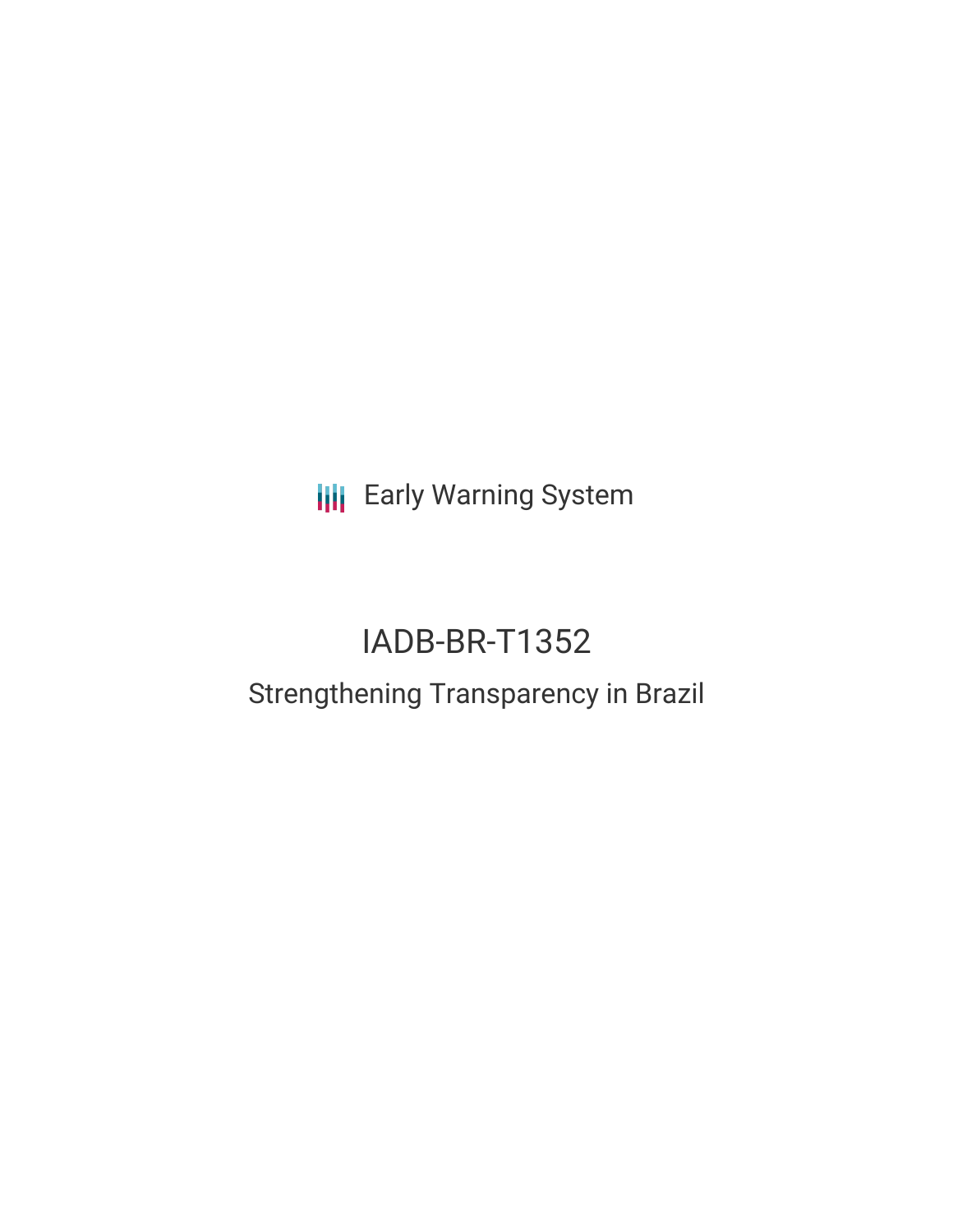

### **Quick Facts**

| <b>Countries</b>               | Brazil                                    |
|--------------------------------|-------------------------------------------|
| <b>Financial Institutions</b>  | Inter-American Development Bank (IADB)    |
| <b>Status</b>                  | Approved                                  |
| <b>Bank Risk Rating</b>        | C                                         |
| <b>Voting Date</b>             | 2018-06-20                                |
| <b>Borrower</b>                | Government of Brazil                      |
| <b>Sectors</b>                 | Law and Government, Technical Cooperation |
| <b>Investment Type(s)</b>      | Grant                                     |
| <b>Investment Amount (USD)</b> | \$0.75 million                            |
| <b>Grant Amount (USD)</b>      | $$0.75$ million                           |
| <b>Project Cost (USD)</b>      | \$0.75 million                            |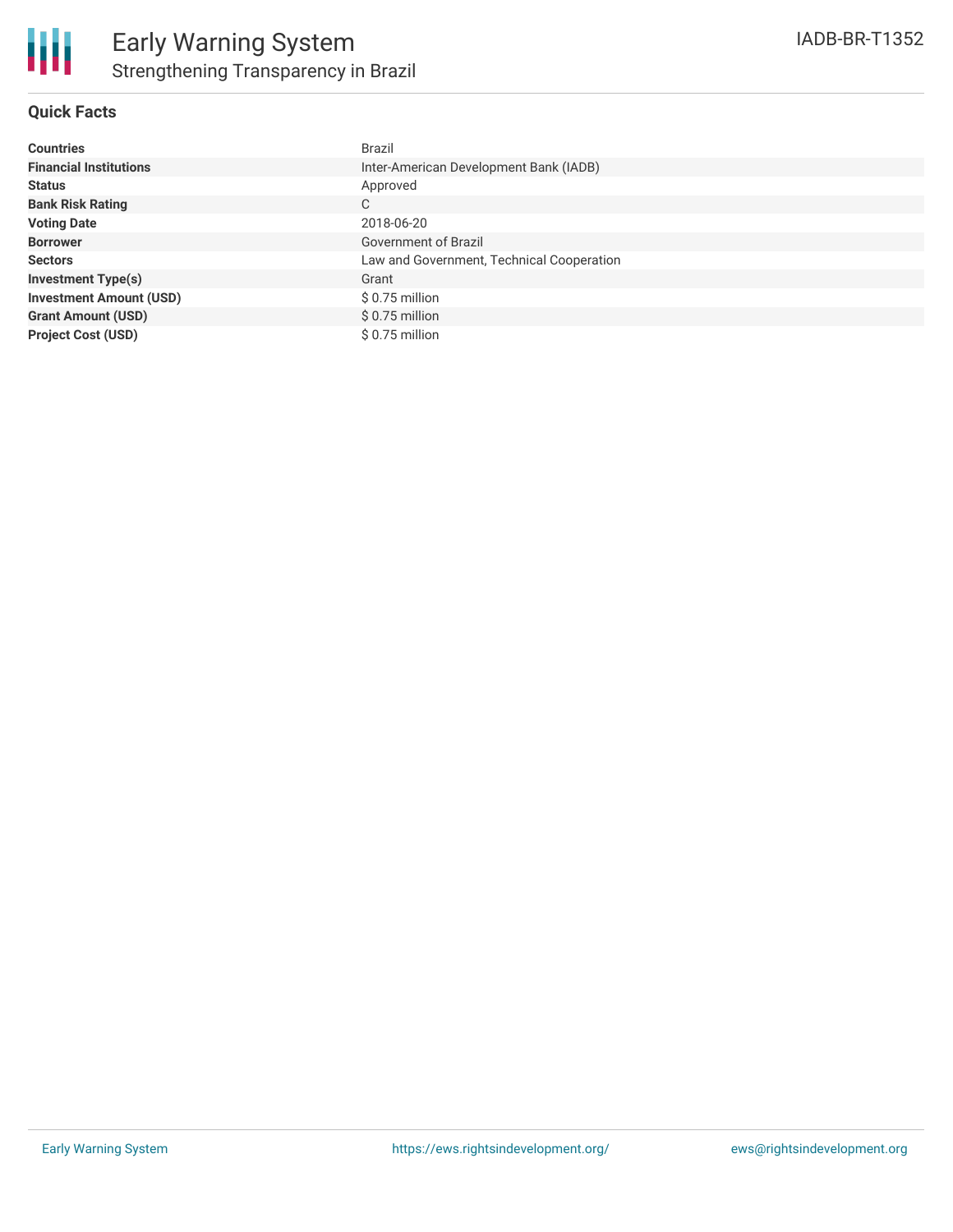

# **Project Description**

According to the bank, the general objective of TC is to contribute to the improvement of transparency in Brazil through (i) increasing production and dissemination of information and fiscal statistics of the federation entities (Union and subnational governments) and state enterprises; (ii) improvement of fiscal planning, budgeting and fiscal risk management; (iii) strengthening the management of public investment; (iv) expansion and improvement of the use of modern information technology and digital governance tools; and (v) improvement of the professionalization and composition of civil service competencies, as well as the improvement of the allocative efficiency and operational management of the payroll.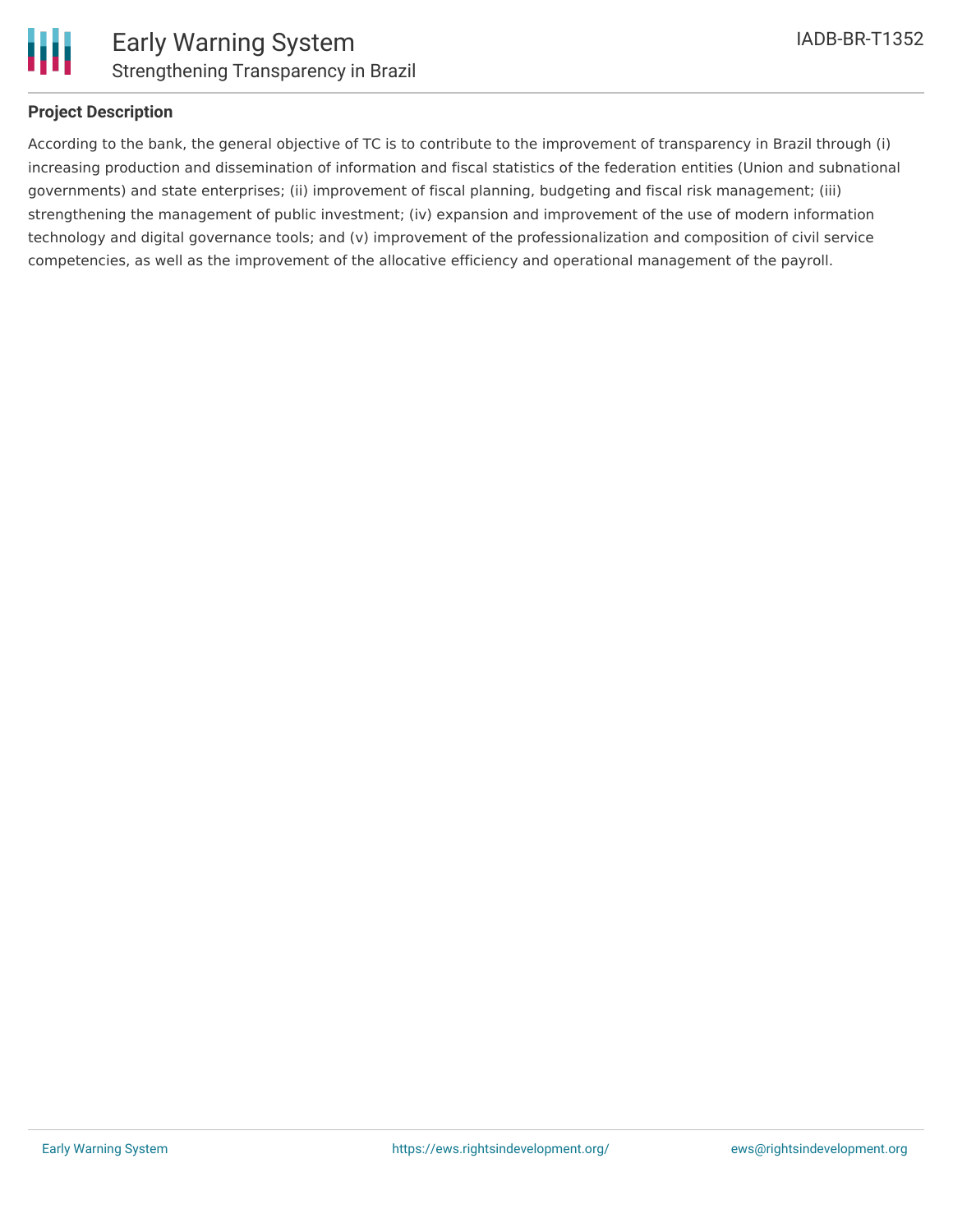#### **Investment Description**

• Inter-American Development Bank (IADB)